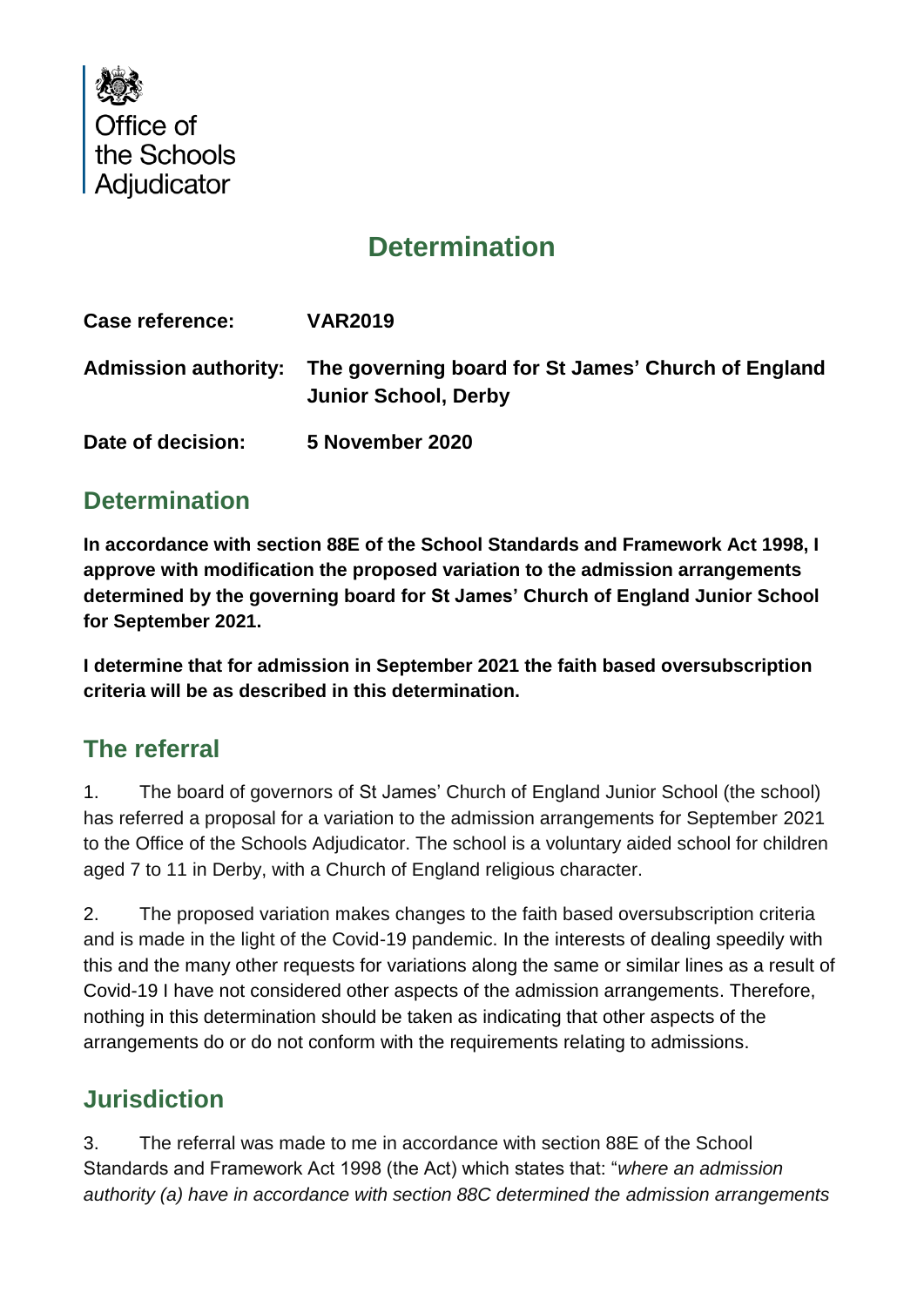*which are to apply for a particular school year, but (b) at any time before the end of that year consider that the arrangements should be varied in view of a major change in circumstances occurring since they were so determined, the authority must [except in a case where the authority's proposed variations fall within any description of variations prescribed for the purposes of this section] (a) refer their proposed variations to the adjudicator, and (b) notify the appropriate bodies of the proposed variations*".

4. I have been informed that the required notification has taken place and I am satisfied that the proposed variation is within my jurisdiction.

### **The proposed variation and consideration of the proposed variation**

5. Where the school is oversubscribed priority may be given on the basis of faith. The school's arrangements take account of attendance at places of worship. During the Covid-19 pandemic places of public worship have at some times been closed altogether and at other times not available for public worship or access to such worship has been restricted in the interests of public health. It is against this background that the request for a variation is made. Since the school's oversubscription criteria include attendance at public worship at at least once a month for 12 months prior to application, parents and their children are unable to meet this criterion under the terms of the school's current admissions arrangements. In consequence the proposed variation provides that attendance will only have been required at times when places of public worship are open for such public worship.

6. It is beyond question that the Covid-19 pandemic represents a major change of circumstances. I am satisfied that the proposed variation is a pragmatic and appropriate response. However, the precise wording used in the proposed variation is not appropriate. This is because the admission authority in adopting wording suggested by the Church of England nationally has used the wording that is designed to cater for arrangements that give priority to children from other faiths as well as Christian children. The wording used in the proposed variation reads as follows:

> "*In the event that during the period specified for attendance at worship, the church [or in relation to those of other faiths, relevant place of worship] has been closed for public worship and has not provided alternative premises for that worship, the requirements of these admission arrangements in relation to attendance will only apply to the period when the church [or in relation to those of other faiths, relevant place of worship] or alternative premises have been available for public worship*."

7. The school's arrangements do not give any priority to children of faiths other than the Christian faith. This renders the proposed variation as drafted inappropriate and unclear. The Code requires that admission arrangements are clear. I accordingly modify the variation to remove the words within the two sets of square brackets and the square brackets themselves. The variation will accordingly read: